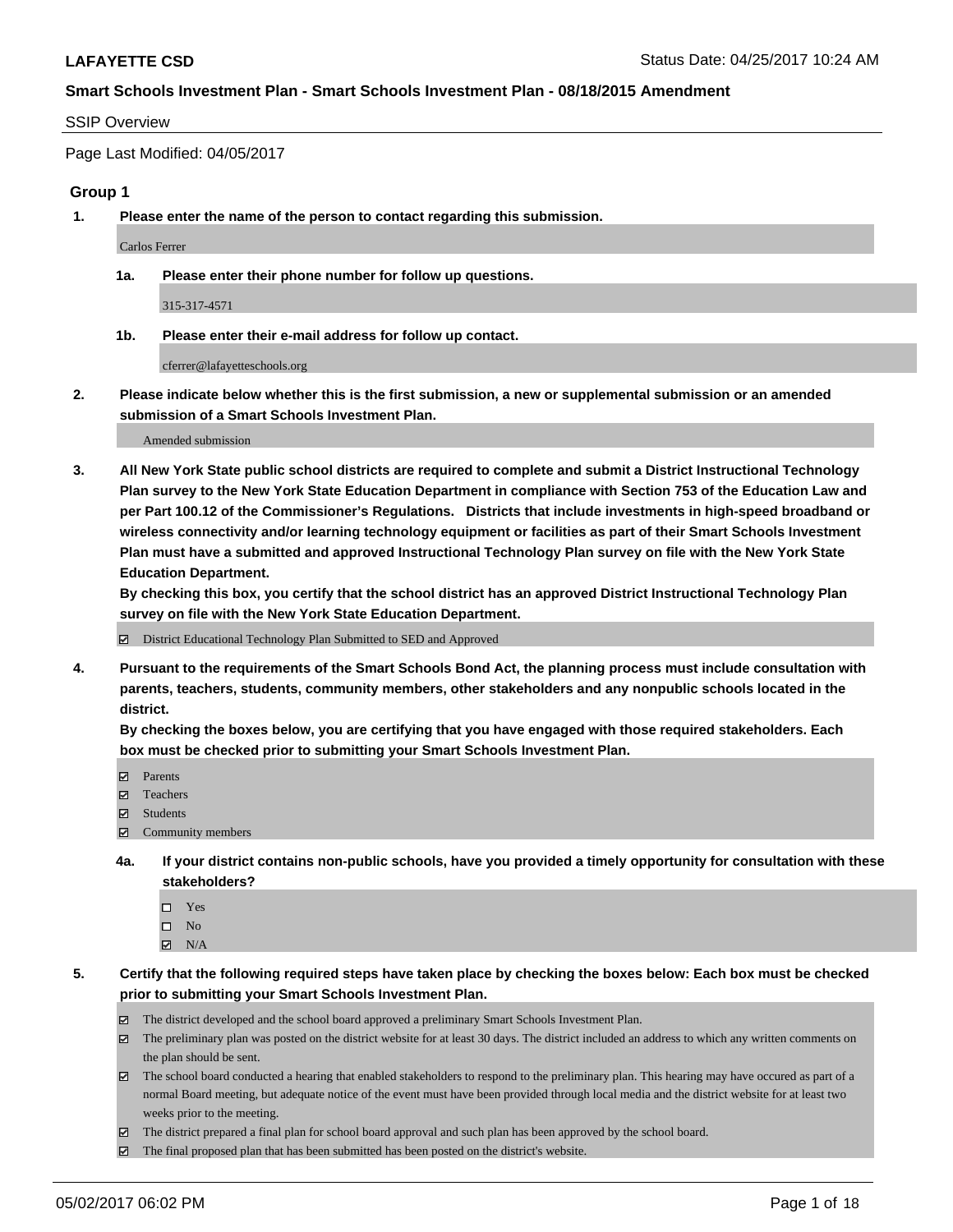SSIP Overview

Page Last Modified: 04/05/2017

**5a. Please upload the proposed Smart Schools Investment Plan (SSIP) that was posted on the district's website, along with any supporting materials. Note that this should be different than your recently submitted Educational Technology Survey. The Final SSIP, as approved by the School Board, should also be posted on the website and remain there during the course of the projects contained therein.**

SmartSchools Bond Act Investment Plan 2015.pdf

**5b. Enter the webpage address where the final Smart Schools Investment Plan is posted. The Plan should remain posted for the life of the included projects.**

http://www.lafayetteschools.org/teacherpage.cfm?teacher=246

**6. Please enter an estimate of the total number of students and staff that will benefit from this Smart Schools Investment Plan based on the cumulative projects submitted to date.**

1,046

**7. An LEA/School District may partner with one or more other LEA/School Districts to form a consortium to pool Smart Schools Bond Act funds for a project that meets all other Smart School Bond Act requirements. Each school district participating in the consortium will need to file an approved Smart Schools Investment Plan for the project and submit a signed Memorandum of Understanding that sets forth the details of the consortium including the roles of each respective district.**

 $\Box$  The district plans to participate in a consortium to partner with other school district(s) to implement a Smart Schools project.

**8. Please enter the name and 6-digit SED Code for each LEA/School District participating in the Consortium.**

| <b>Partner LEA/District</b> | <b>ISED BEDS Code</b> |
|-----------------------------|-----------------------|
| (No Response)               | (No Response)         |

**9. Please upload a signed Memorandum of Understanding with all of the participating Consortium partners.**

(No Response)

**10. Your district's Smart Schools Bond Act Allocation is:**

\$857,397

**11. Enter the budget sub-allocations by category that you are submitting for approval at this time. If you are not budgeting SSBA funds for a category, please enter 0 (zero.) If the value entered is \$0, you will not be required to complete that survey question.**

|                                              | Sub-<br>Allocations |
|----------------------------------------------|---------------------|
| <b>School Connectivity</b>                   | $\mathbf 0$         |
| <b>Connectivity Projects for Communities</b> | 0                   |
| Classroom Technology                         | $-248$              |
| Pre-Kindergarten Classrooms                  | $\overline{0}$      |
| Replace Transportable Classrooms             | $\mathbf 0$         |
| <b>High-Tech Security Features</b>           | $\overline{0}$      |
| Totals:                                      | $-248$              |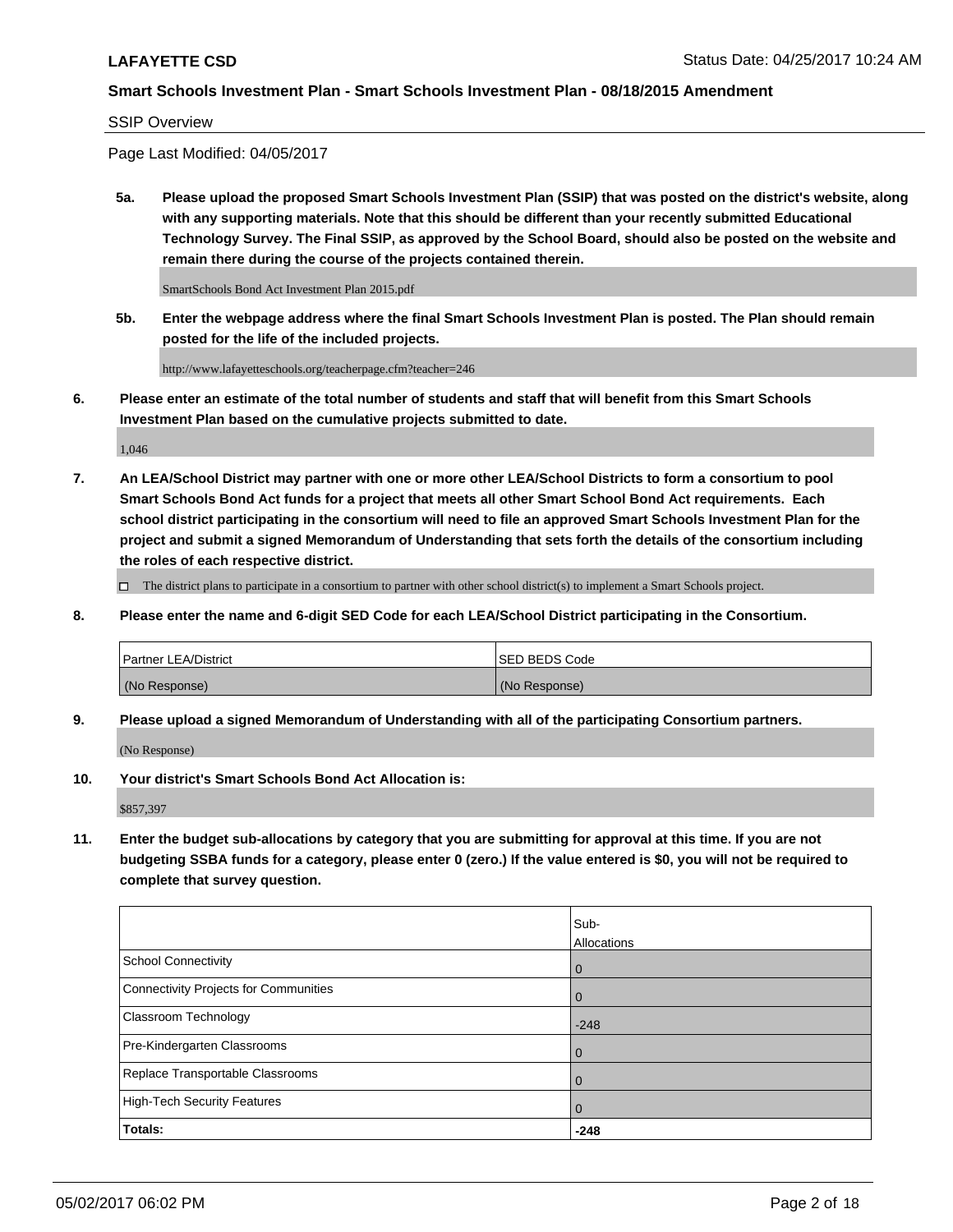### School Connectivity

Page Last Modified: 03/28/2017

## **Group 1**

- **1. In order for students and faculty to receive the maximum benefit from the technology made available under the Smart Schools Bond Act, their school buildings must possess sufficient connectivity infrastructure to ensure that devices can be used during the school day. Smart Schools Investment Plans must demonstrate that:**
	- **sufficient infrastructure that meets the Federal Communications Commission's 100 Mbps per 1,000 students standard currently exists in the buildings where new devices will be deployed, or**
	- **is a planned use of a portion of Smart Schools Bond Act funds, or**
	- **is under development through another funding source.**

**Smart Schools Bond Act funds used for technology infrastructure or classroom technology investments must increase the number of school buildings that meet or exceed the minimum speed standard of 100 Mbps per 1,000 students and staff within 12 months. This standard may be met on either a contracted 24/7 firm service or a "burstable" capability. If the standard is met under the burstable criteria, it must be:**

**1. Specifically codified in a service contract with a provider, and**

**2. Guaranteed to be available to all students and devices as needed, particularly during periods of high demand, such as computer-based testing (CBT) periods.**

**Please describe how your district already meets or is planning to meet this standard within 12 months of plan submission.**

(No Response)

- **1a. If a district believes that it will be impossible to meet this standard within 12 months, it may apply for a waiver of this requirement, as described on the Smart Schools website. The waiver must be filed and approved by SED prior to submitting this survey.**
	- By checking this box, you are certifying that the school district has an approved waiver of this requirement on file with the New York State Education Department.

#### **2. Connectivity Speed Calculator (Required)**

|                         | l Number of<br><b>Students</b> | Multiply by<br>100 Kbps | Divide by 1000   Current Speed<br>to Convert to<br>Required<br>l Speed in Mb | in Mb            | Expected<br>Speed to be<br>Attained Within Required<br>12 Months | <b>Expected Date</b><br>When<br>Speed Will be<br><b>Met</b> |
|-------------------------|--------------------------------|-------------------------|------------------------------------------------------------------------------|------------------|------------------------------------------------------------------|-------------------------------------------------------------|
| <b>Calculated Speed</b> | (No<br>Response)               | (No Response)           | (No<br>Response)                                                             | (No<br>Response) | (No<br>Response)                                                 | l (No<br>Response)                                          |

## **3. Describe how you intend to use Smart Schools Bond Act funds for high-speed broadband and/or wireless connectivity projects in school buildings.**

(No Response)

**4. Describe the linkage between the district's District Instructional Technology Plan and the proposed projects. (There should be a link between your response to this question and your response to Question 1 in Part E. Curriculum and Instruction "What are the district's plans to use digital connectivity and technology to improve teaching and learning?)**

(No Response)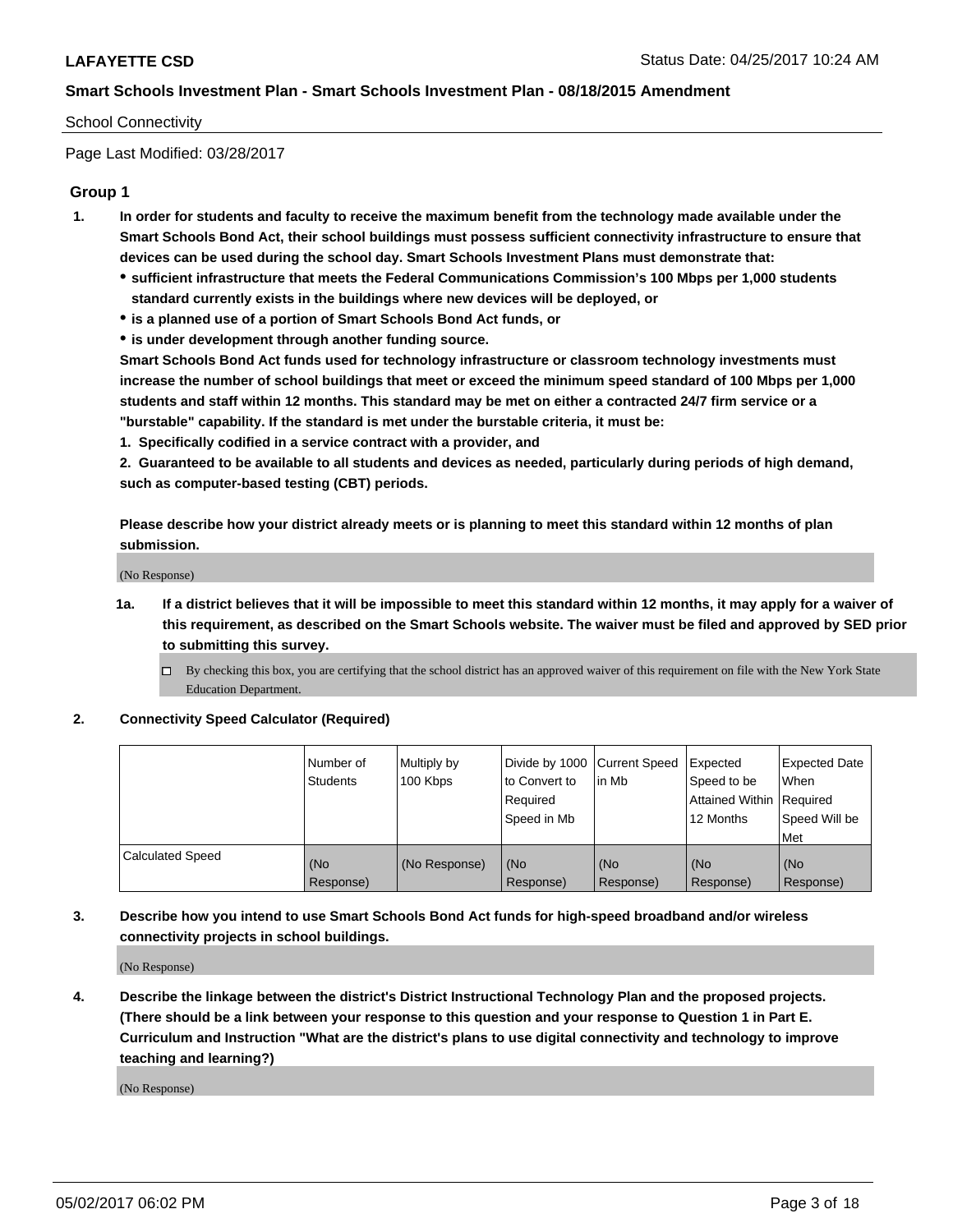#### School Connectivity

Page Last Modified: 03/28/2017

**5. If the district wishes to have students and staff access the Internet from wireless devices within the school building, or in close proximity to it, it must first ensure that it has a robust Wi-Fi network in place that has sufficient bandwidth to meet user demand.**

**Please describe how you have quantified this demand and how you plan to meet this demand.**

(No Response)

**6. As indicated on Page 5 of the guidance, the Office of Facilities Planning will have to conduct a preliminary review of all capital projects, including connectivity projects.**

**Please indicate on a separate row each project number given to you by the Office of Facilities Planning.**

| Project Number |  |
|----------------|--|
|                |  |
| (No Response)  |  |

**7. Certain high-tech security and connectivity infrastructure projects may be eligible for an expedited review process as determined by the Office of Facilities Planning.**

**Was your project deemed eligible for streamlined review?**

(No Response)

**8. Include the name and license number of the architect or engineer of record.**

| Name          | License Number |
|---------------|----------------|
| (No Response) | (No Response)  |

**9. If you are submitting an allocation for School Connectivity complete this table.**

**Note that the calculated Total at the bottom of the table must equal the Total allocation for this category that you entered in the SSIP Overview overall budget.** 

|                                            | Sub-              |
|--------------------------------------------|-------------------|
|                                            | <b>Allocation</b> |
| Network/Access Costs                       | (No Response)     |
| <b>Outside Plant Costs</b>                 | (No Response)     |
| School Internal Connections and Components | (No Response)     |
| Professional Services                      | (No Response)     |
| Testing                                    | (No Response)     |
| <b>Other Upfront Costs</b>                 | (No Response)     |
| <b>Other Costs</b>                         | (No Response)     |
| Totals:                                    | 0                 |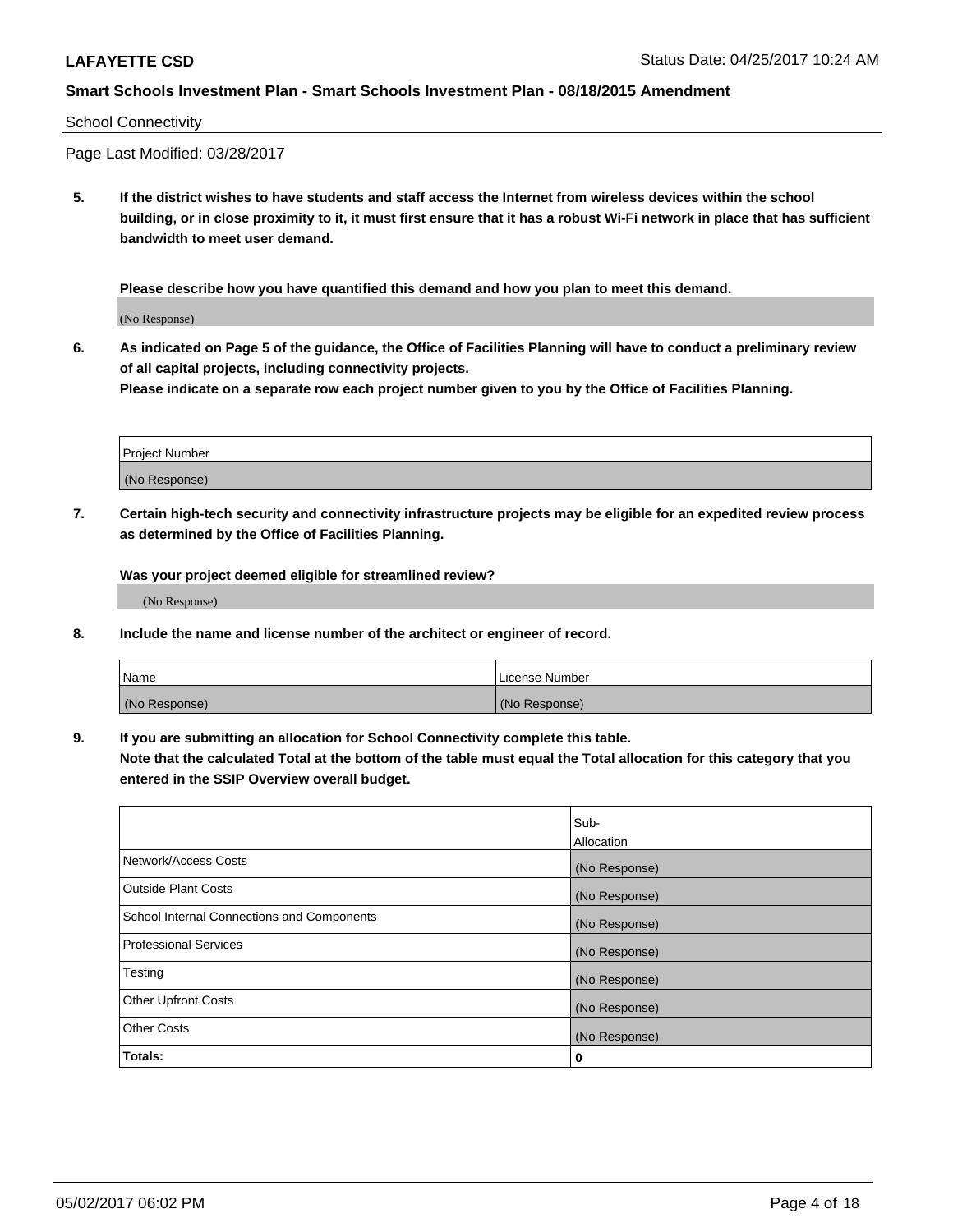#### School Connectivity

Page Last Modified: 03/28/2017

**10. Please detail the type, quantity, per unit cost and total cost of the eligible items under each sub-category. This is especially important for any expenditures listed under the "Other" category. All expenditures must be eligible for tax-exempt financing to be reimbursed through the SSBA. Sufficient detail must be provided so that we can verify this is the case. If you have any questions, please contact us directly through smartschools@nysed.gov. NOTE: Wireless Access Points should be included in this category, not under Classroom Educational Technology, except those that will be loaned/purchased for nonpublic schools.**

| Select the allowable expenditure | Item to be purchased | Quantity      | Cost per Item | Total Cost    |
|----------------------------------|----------------------|---------------|---------------|---------------|
| type.                            |                      |               |               |               |
| Repeat to add another item under |                      |               |               |               |
| each type.                       |                      |               |               |               |
| (No Response)                    | (No Response)        | (No Response) | (No Response) | (No Response) |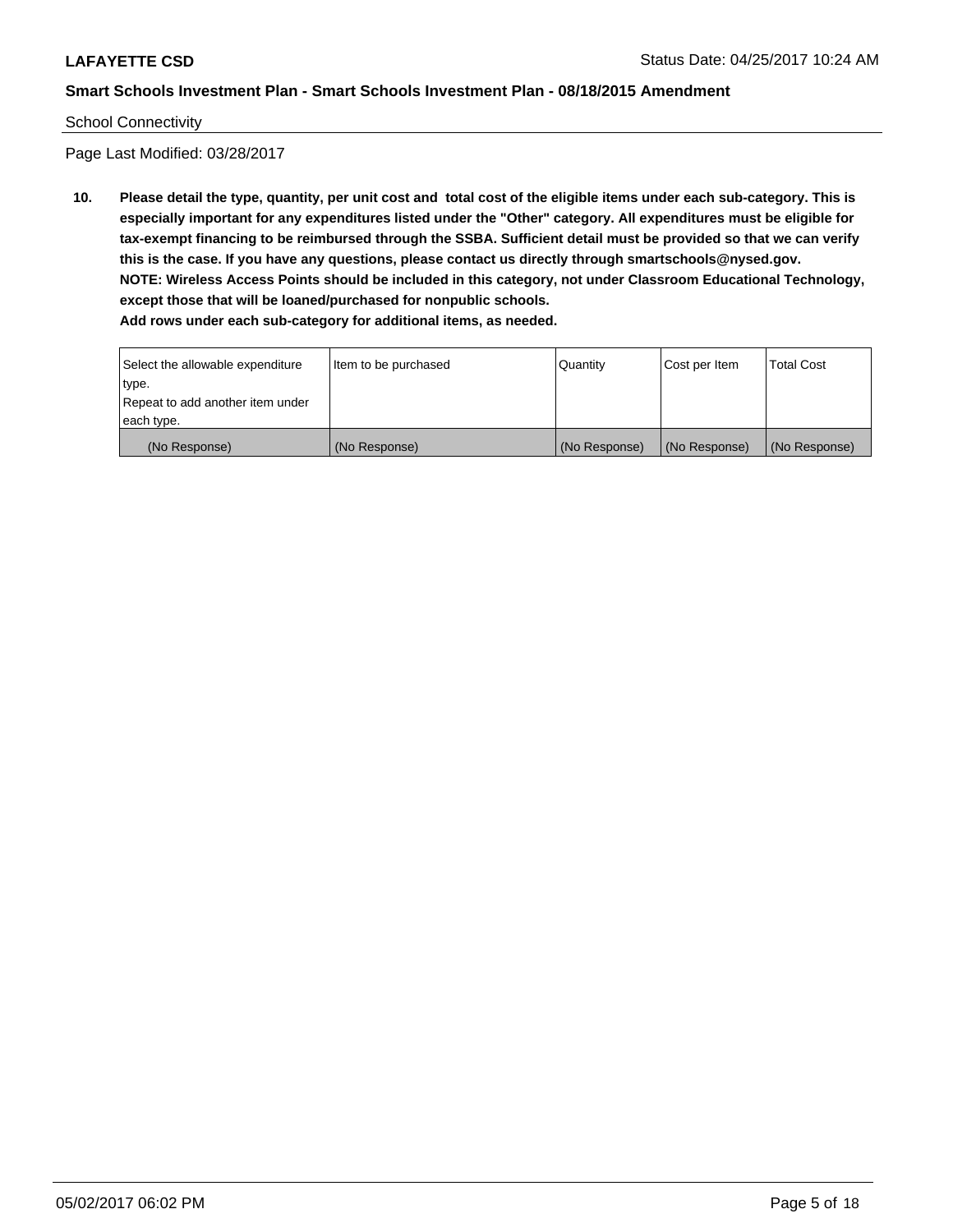Community Connectivity (Broadband and Wireless)

Page Last Modified: 03/28/2017

### **Group 1**

**1. Describe how you intend to use Smart Schools Bond Act funds for high-speed broadband and/or wireless connectivity projects in the community.**

(No Response)

**2. Please describe how the proposed project(s) will promote student achievement and increase student and/or staff access to the Internet in a manner that enhances student learning and/or instruction outside of the school day and/or school building.**

(No Response)

**3. Community connectivity projects must comply with all the necessary local building codes and regulations (building and related permits are not required prior to plan submission).**

 $\Box$  I certify that we will comply with all the necessary local building codes and regulations.

**4. Please describe the physical location of the proposed investment.**

(No Response)

**5. Please provide the initial list of partners participating in the Community Connectivity Broadband Project, along with their Federal Tax Identification (Employer Identification) number.**

| <b>Project Partners</b> | l Federal ID # |
|-------------------------|----------------|
| (No Response)           | (No Response)  |

**6. If you are submitting an allocation for Community Connectivity, complete this table. Note that the calculated Total at the bottom of the table must equal the Total allocation for this category that you entered in the SSIP Overview overall budget.**

|                                    | Sub-Allocation |
|------------------------------------|----------------|
| Network/Access Costs               | (No Response)  |
| Outside Plant Costs                | (No Response)  |
| <b>Tower Costs</b>                 | (No Response)  |
| <b>Customer Premises Equipment</b> | (No Response)  |
| <b>Professional Services</b>       | (No Response)  |
| Testing                            | (No Response)  |
| <b>Other Upfront Costs</b>         | (No Response)  |
| <b>Other Costs</b>                 | (No Response)  |
| Totals:                            | 0              |

**7. Please detail the type, quantity, per unit cost and total cost of the eligible items under each sub-category. This is especially important for any expenditures listed under the "Other" category. All expenditures must be capital-bond eligible to be reimbursed through the SSBA. If you have any questions, please contact us directly through smartschools@nysed.gov.**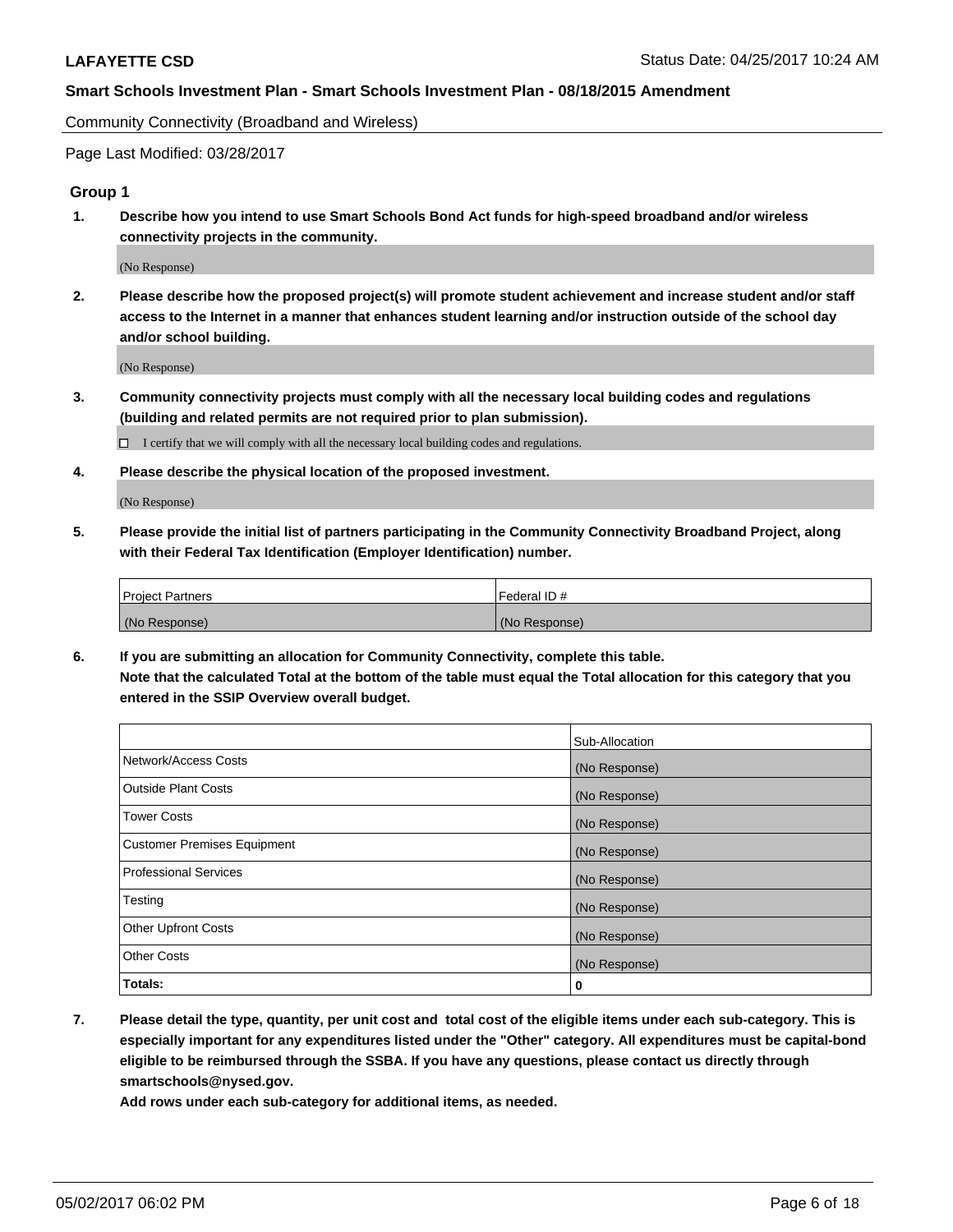Community Connectivity (Broadband and Wireless)

| Select the allowable expenditure<br>type.<br>Repeat to add another item under | Item to be purchased | Quantity      | Cost per Item | <b>Total Cost</b> |
|-------------------------------------------------------------------------------|----------------------|---------------|---------------|-------------------|
| each type.                                                                    |                      |               |               |                   |
| (No Response)                                                                 | (No Response)        | (No Response) | (No Response) | (No Response)     |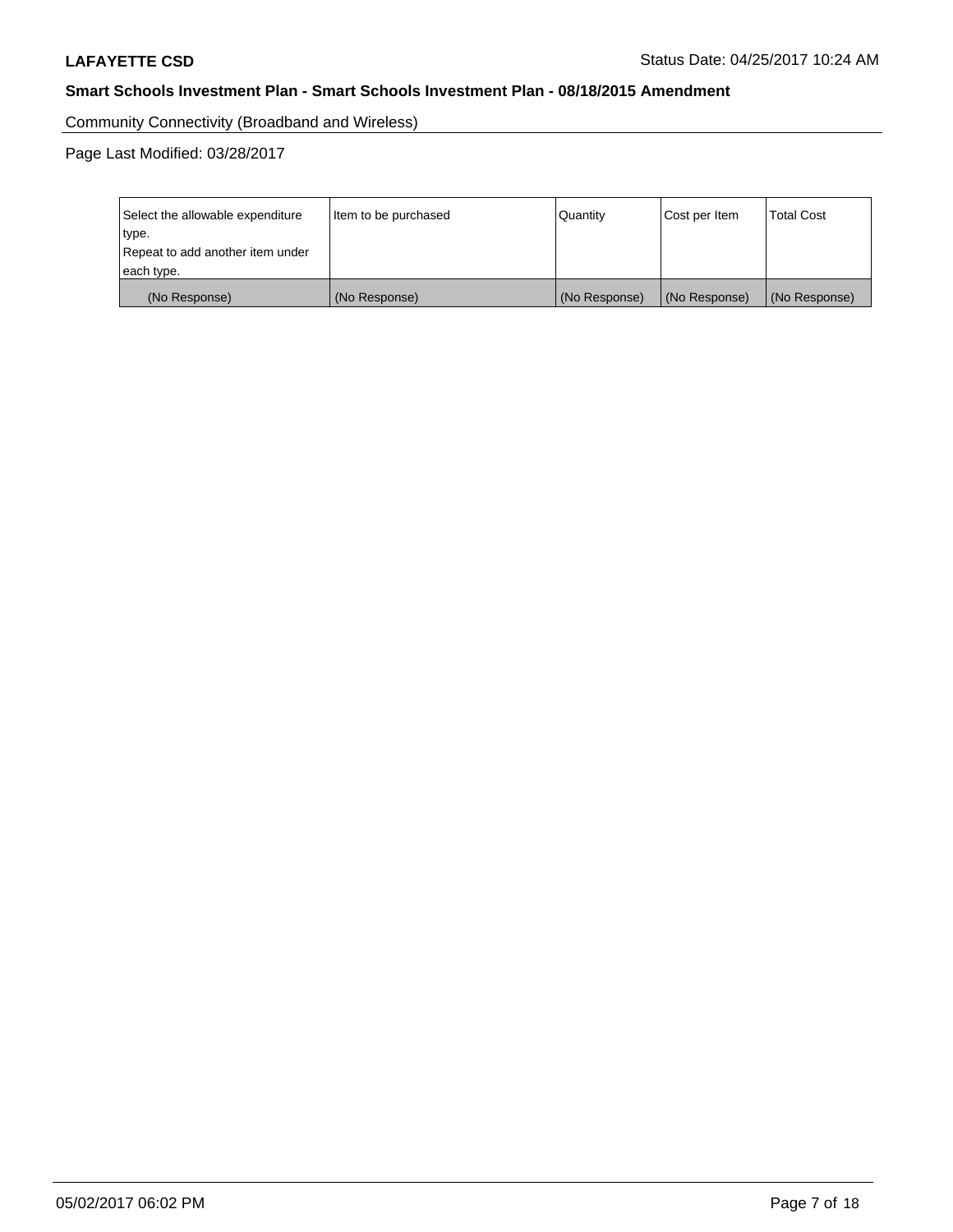### Classroom Learning Technology

Page Last Modified: 04/05/2017

### **Questions**

**1. In order for students and faculty to receive the maximum benefit from the technology made available under the Smart Schools Bond Act, their school buildings must possess sufficient connectivity infrastructure to ensure that devices can be used during the school day. Smart Schools Investment Plans must demonstrate that sufficient infrastructure that meets the Federal Communications Commission's 100 Mbps per 1,000 students standard currently exists in the buildings where new devices will be deployed, or is a planned use of a portion of Smart Schools Bond Act funds, or is under development through another funding source.**

**Smart Schools Bond Act funds used for technology infrastructure or classroom technology investments must increase the number of school buildings that meet or exceed the minimum speed standard of 100 Mbps per 1,000 students and staff within 12 months. This standard may be met on either a contracted 24/7 firm service or a "burstable" capability. If the standard is met under the burstable criteria, it must be:**

- **1. Specifically codified in a service contract with a provider, and**
- **2. Guaranteed to be available to all students and devices as needed, particularly during periods of high demand, such as computer-based testing (CBT) periods.**

**Please describe how your district already meets or is planning to meet this standard within 12 months of plan submission.**

(No Response)

- **1a. If a district believes that it will be impossible to meet this standard within 12 months, it may apply for a waiver of this requirement, as described on the Smart Schools website. The waiver must be filed and approved by SED prior to submitting this survey.**
	- $\Box$  By checking this box, you are certifying that the school district has an approved waiver of this requirement on file with the New York State Education Department.

#### **2. Connectivity Speed Calculator (Required)**

|                         | l Number of<br>Students | Multiply by<br>100 Kbps | Divide by 1000   Current Speed<br>to Convert to<br>Required<br>Speed in Mb | lin Mb           | Expected<br>Speed to be<br>Attained Within Required<br>12 Months | <b>Expected Date</b><br>When<br>Speed Will be<br>Met |
|-------------------------|-------------------------|-------------------------|----------------------------------------------------------------------------|------------------|------------------------------------------------------------------|------------------------------------------------------|
| <b>Calculated Speed</b> | (No<br>Response)        | (No Response)           | (No<br>Response)                                                           | (No<br>Response) | (No<br>Response)                                                 | (No<br>Response)                                     |

**3. If the district wishes to have students and staff access the Internet from wireless devices within the school building, or in close proximity to it, it must first ensure that it has a robust Wi-Fi network in place that has sufficient bandwidth to meet user demand.**

**Please describe how you have quantified this demand and how you plan to meet this demand.**

(No Response)

**4. All New York State public school districts are required to complete and submit an Instructional Technology Plan survey to the New York State Education Department in compliance with Section 753 of the Education Law and per Part 100.12 of the Commissioner's Regulations.**

**Districts that include educational technology purchases as part of their Smart Schools Investment Plan must have a submitted and approved Instructional Technology Plan survey on file with the New York State Education Department.**

 $\boxtimes$  By checking this box, you are certifying that the school district has an approved Instructional Technology Plan survey on file with the New York State Education Department.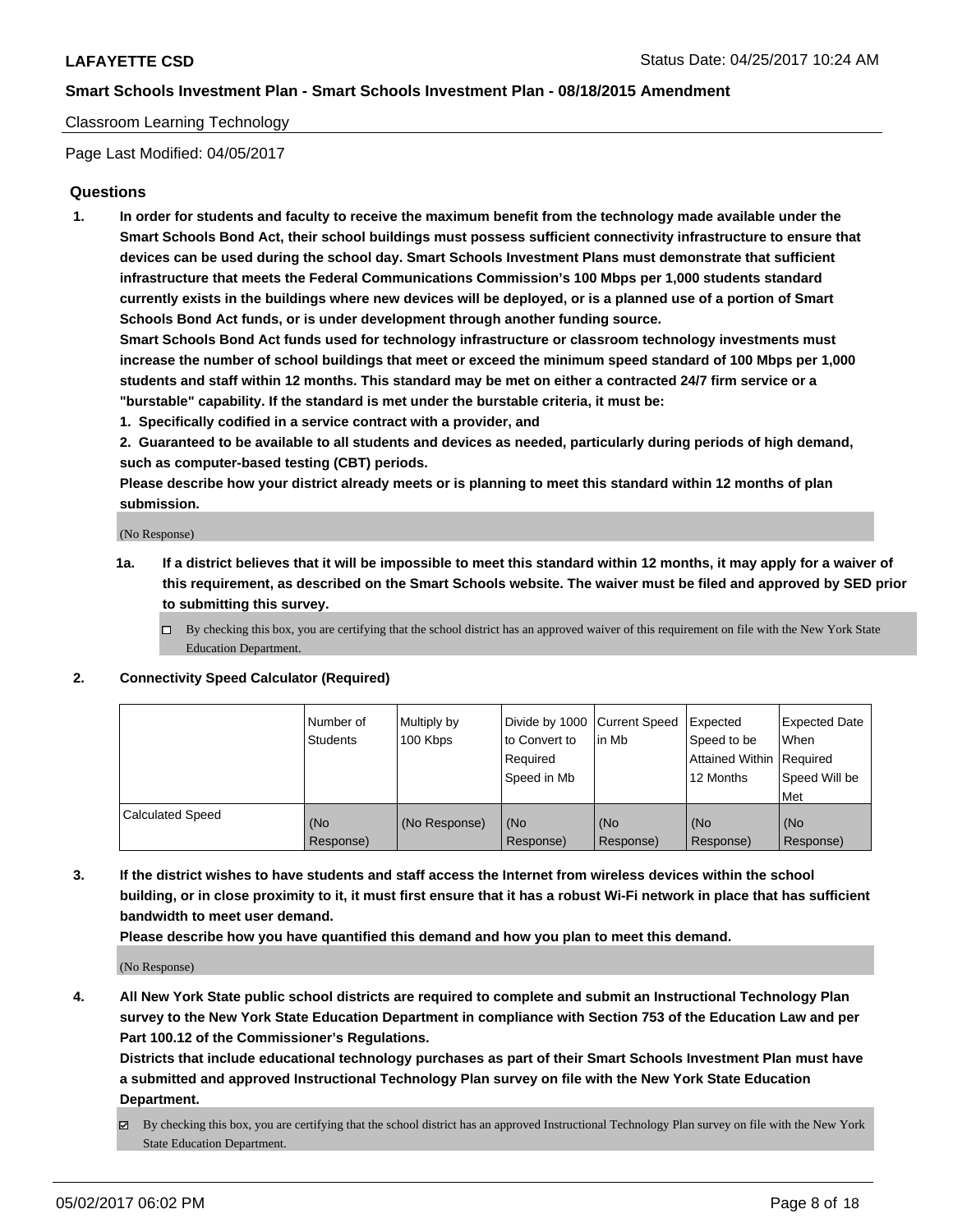### Classroom Learning Technology

Page Last Modified: 04/05/2017

**5. Describe the devices you intend to purchase and their compatibility with existing or planned platforms or systems. Specifically address the adequacy of each facility's electrical, HVAC and other infrastructure necessary to install and support the operation of the planned technology.**

The LaFayette Central School District needed to make an amendment to their initial SSIP as there was a need for mobile computing carts so that devices could be easily protected and transported between classrooms thus eliminating the need for every classroom to have their own set of devices and save money. There was also an adjustment for apple laptop computers as some of our courses need the use of a high end machine that could use art, photography editing and software programs. We also have an alternative education program that uses apple computers and iOS and needed more laptops. Our elementary programs and special education programs needed more iPads so you will notice an adjustment for additional iPads and a cost adjustment for the iPads that were purchased in the original SSIP. Therefore, you will see a reduction in the number of Chromebooks and an increase for apple laptops, iPads and computing carts.

- **6. Describe how the proposed technology purchases will:**
	- **> enhance differentiated instruction;**
	- **> expand student learning inside and outside the classroom;**
	- **> benefit students with disabilities and English language learners; and**
	- **> contribute to the reduction of other learning gaps that have been identified within the district.**

**The expectation is that districts will place a priority on addressing the needs of students who struggle to succeed in a rigorous curriculum. Responses in this section should specifically address this concern and align with the district's Instructional Technology Plan (in particular Question 2 of E. Curriculum and Instruction: "Does the district's instructional technology plan address the needs of students with disabilities to ensure equitable access to instruction, materials and assessments?" and Question 3 of the same section: "Does the district's instructional technology plan address the provision of assistive technology specifically for students with disabilities to ensure access to and participation in the general curriculum?"**

(No Response)

**7. Where appropriate, describe how the proposed technology purchases will enhance ongoing communication with parents and other stakeholders and help the district facilitate technology-based regional partnerships, including distance learning and other efforts.**

(No Response)

**8. Describe the district's plan to provide professional development to ensure that administrators, teachers and staff can employ the technology purchased to enhance instruction successfully.**

**Note: This response should be aligned and expanded upon in accordance with your district's response to Question 1 of F. Professional Development of your Instructional Technology Plan: "Please provide a summary of professional development offered to teachers and staff, for the time period covered by this plan, to support technology to enhance teaching and learning. Please include topics, audience and method of delivery within your summary."**

(No Response)

- **9. Districts must contact the SUNY/CUNY teacher preparation program that supplies the largest number of the district's new teachers to request advice on innovative uses and best practices at the intersection of pedagogy and educational technology.**
	- By checking this box, you certify that you have contacted the SUNY/CUNY teacher preparation program that supplies the largest number of your new teachers to request advice on these issues.
	- **9a. Please enter the name of the SUNY or CUNY Institution that you contacted.**

SUNY Cortland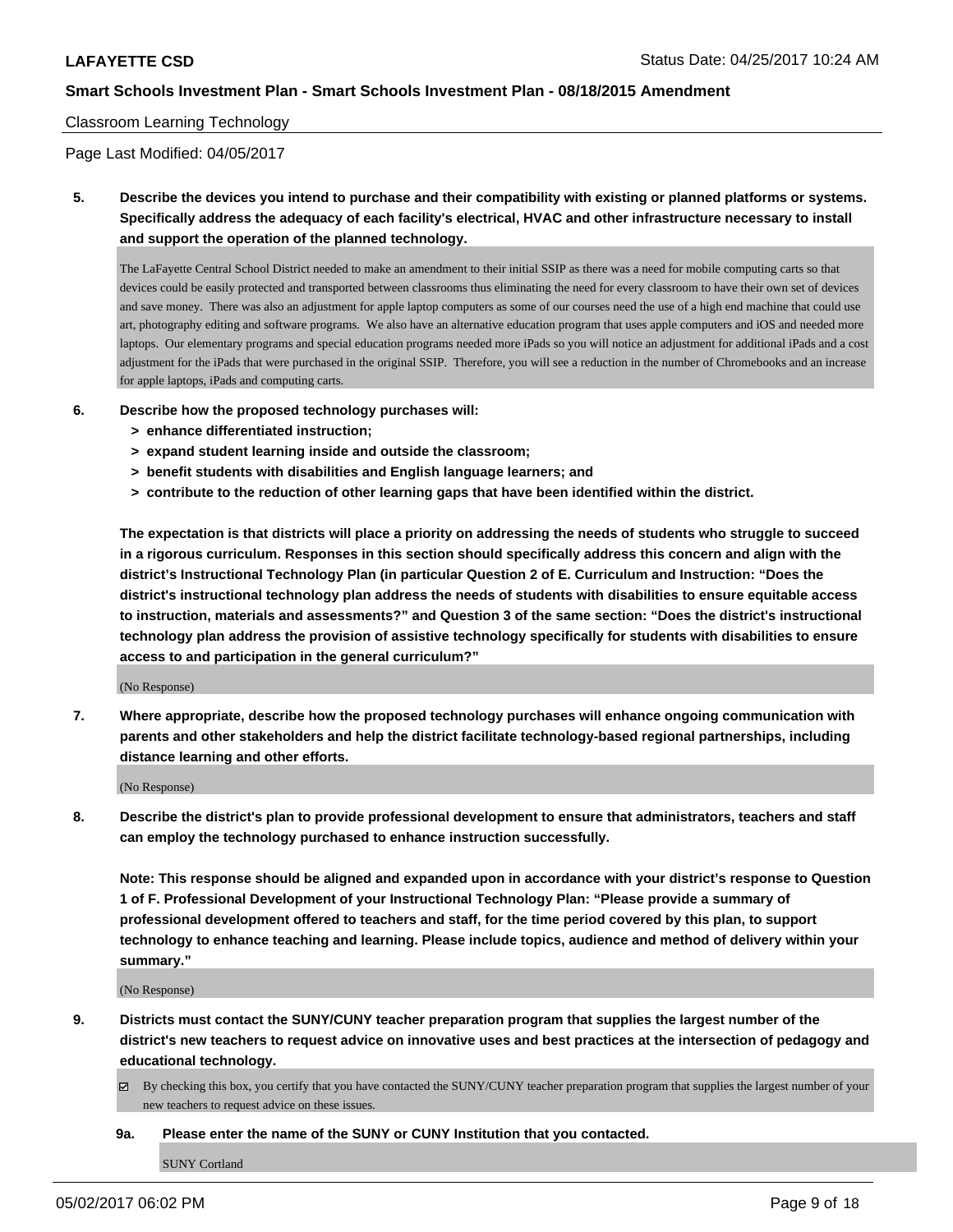Classroom Learning Technology

Page Last Modified: 04/05/2017

**9b. Enter the primary Institution phone number.**

607-753-2011

**9c. Enter the name of the contact person with whom you consulted and/or will be collaborating with on innovative uses of technology and best practices.**

Mary Reagan

**10. A district whose Smart Schools Investment Plan proposes the purchase of technology devices and other hardware must account for nonpublic schools in the district.**

**Are there nonpublic schools within your school district?**

 $\boxtimes$  No

**11. Nonpublic Classroom Technology Loan Calculator**

**The Smart Schools Bond Act provides that any Classroom Learning Technology purchases made using Smart Schools funds shall be lent, upon request, to nonpublic schools in the district. However, no school district shall be required to loan technology in amounts greater than the total obtained and spent on technology pursuant to the Smart Schools Bond Act and the value of such loan may not exceed the total of \$250 multiplied by the nonpublic school enrollment in the base year at the time of enactment.**

**See:**

**http://www.p12.nysed.gov/mgtserv/smart\_schools/docs/Smart\_Schools\_Bond\_Act\_Guidance\_04.27.15\_Final.pdf.**

|                                       | 1. Classroom<br>Technology<br>Sub-allocation | 12. Public<br>l Enrollment<br>$(2014-15)$ | l 3. Nonpublic<br>l Enrollment<br>(2014-15) | l 4. Sum of<br>Public and<br>l Nonpublic<br>Enrollment | 15. Total Per<br>Pupil Sub-<br>I allocation | 6. Total<br>Nonpublic Loan  <br>Amount                                                        |
|---------------------------------------|----------------------------------------------|-------------------------------------------|---------------------------------------------|--------------------------------------------------------|---------------------------------------------|-----------------------------------------------------------------------------------------------|
| Calculated Nonpublic Loan<br>l Amount |                                              |                                           |                                             |                                                        |                                             | (No Response)   (No Response)   (No Response)   (No Response)   (No Response)   (No Response) |

**12. To ensure the sustainability of technology purchases made with Smart Schools funds, districts must demonstrate a long-term plan to maintain and replace technology purchases supported by Smart Schools Bond Act funds. This sustainability plan shall demonstrate a district's capacity to support recurring costs of use that are ineligible for Smart Schools Bond Act funding such as device maintenance, technical support, Internet and wireless fees, maintenance of hotspots, staff professional development, building maintenance and the replacement of incidental items. Further, such a sustainability plan shall include a long-term plan for the replacement of purchased devices and equipment at the end of their useful life with other funding sources.**

By checking this box, you certify that the district has a sustainability plan as described above.

**13. Districts must ensure that devices purchased with Smart Schools Bond funds will be distributed, prepared for use, maintained and supported appropriately. Districts must maintain detailed device inventories in accordance with generally accepted accounting principles.**

 $\boxtimes$  By checking this box, you certify that the district has a distribution and inventory management plan and system in place.

**14. If you are submitting an allocation for Classroom Learning Technology complete this table. Note that the calculated Total at the bottom of the table must equal the Total allocation for this category that you entered in the SSIP Overview overall budget.**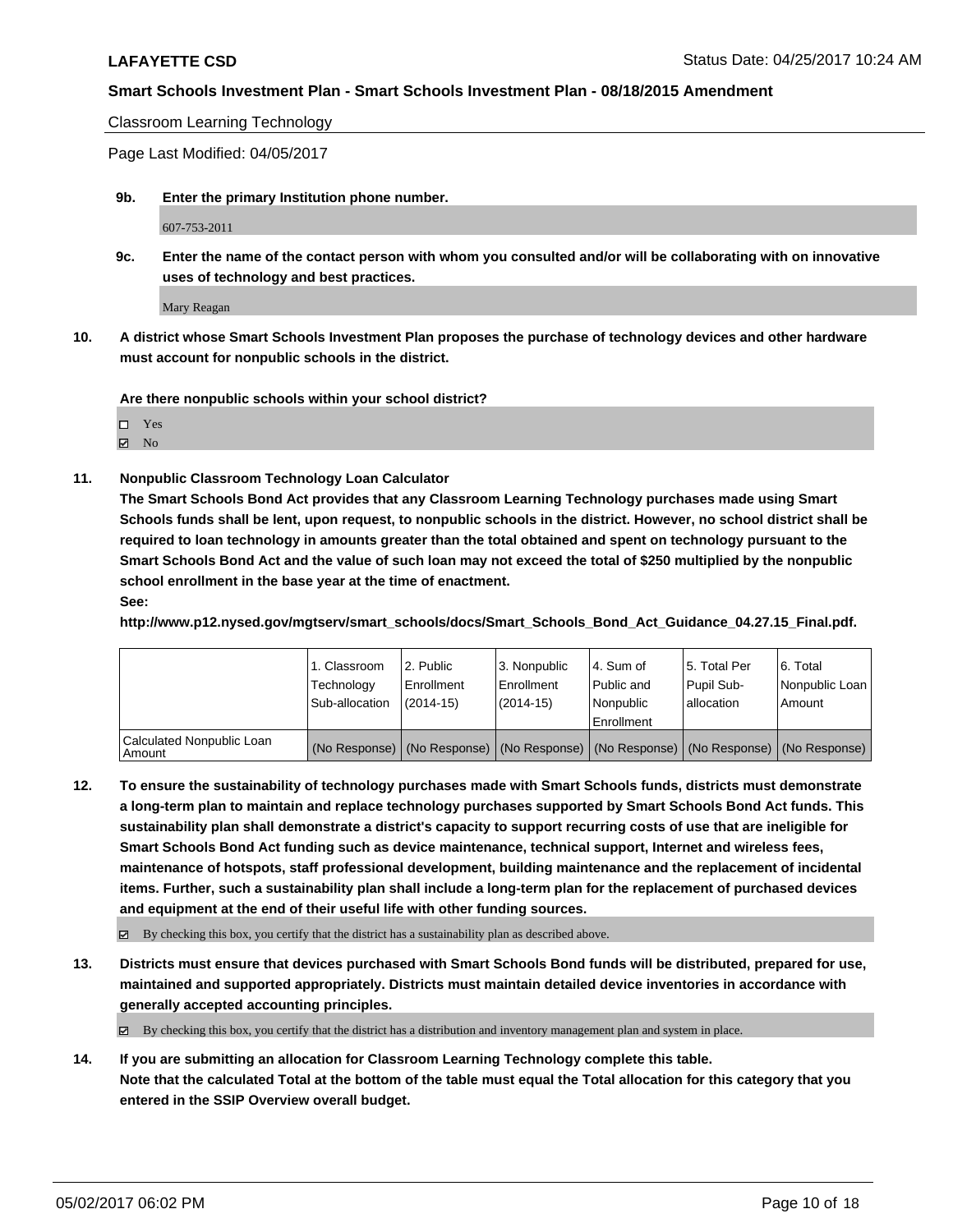## Classroom Learning Technology

Page Last Modified: 04/05/2017

|                         | Sub-Allocation |
|-------------------------|----------------|
| Interactive Whiteboards | (No Response)  |
| Computer Servers        | (No Response)  |
| Desktop Computers       | (No Response)  |
| Laptop Computers        | $-140$         |
| <b>Tablet Computers</b> | $-27,915$      |
| <b>Other Costs</b>      | 27,807         |
| Totals:                 | $-248$         |

**15. Please detail the type, quantity, per unit cost and total cost of the eligible items under each sub-category. This is especially important for any expenditures listed under the "Other" category. All expenditures must be capital-bond eligible to be reimbursed through the SSBA. If you have any questions, please contact us directly through smartschools@nysed.gov.**

**Please specify in the "Item to be Purchased" field which specific expenditures and items are planned to meet the district's nonpublic loan requirement, if applicable.**

**NOTE: Wireless Access Points that will be loaned/purchased for nonpublic schools should ONLY be included in this category, not under School Connectivity, where public school districts would list them.**

| Select the allowable expenditure | Iltem to be Purchased  | Quantity | Cost per Item | <b>Total Cost</b> |
|----------------------------------|------------------------|----------|---------------|-------------------|
| type.                            |                        |          |               |                   |
| Repeat to add another item under |                        |          |               |                   |
| each type.                       |                        |          |               |                   |
| <b>Laptop Computers</b>          | Laptops                | 37       | 1,699         | 62,863            |
| <b>Laptop Computers</b>          | Chromebooks            | 561      | $-43$         | $-24,123$         |
| <b>Tablet Computers</b>          | l iPads                | 15       | 379           | 5,685             |
| <b>Other Costs</b>               | Mobile Computing Carts | 23       | 1,209         | 27,807            |
| <b>Laptop Computers</b>          | Chromebooks            | $-144$   | 270           | $-38,880$         |
| <b>Tablet Computers</b>          | l iPads                | 350      | $-96$         | $-33,600$         |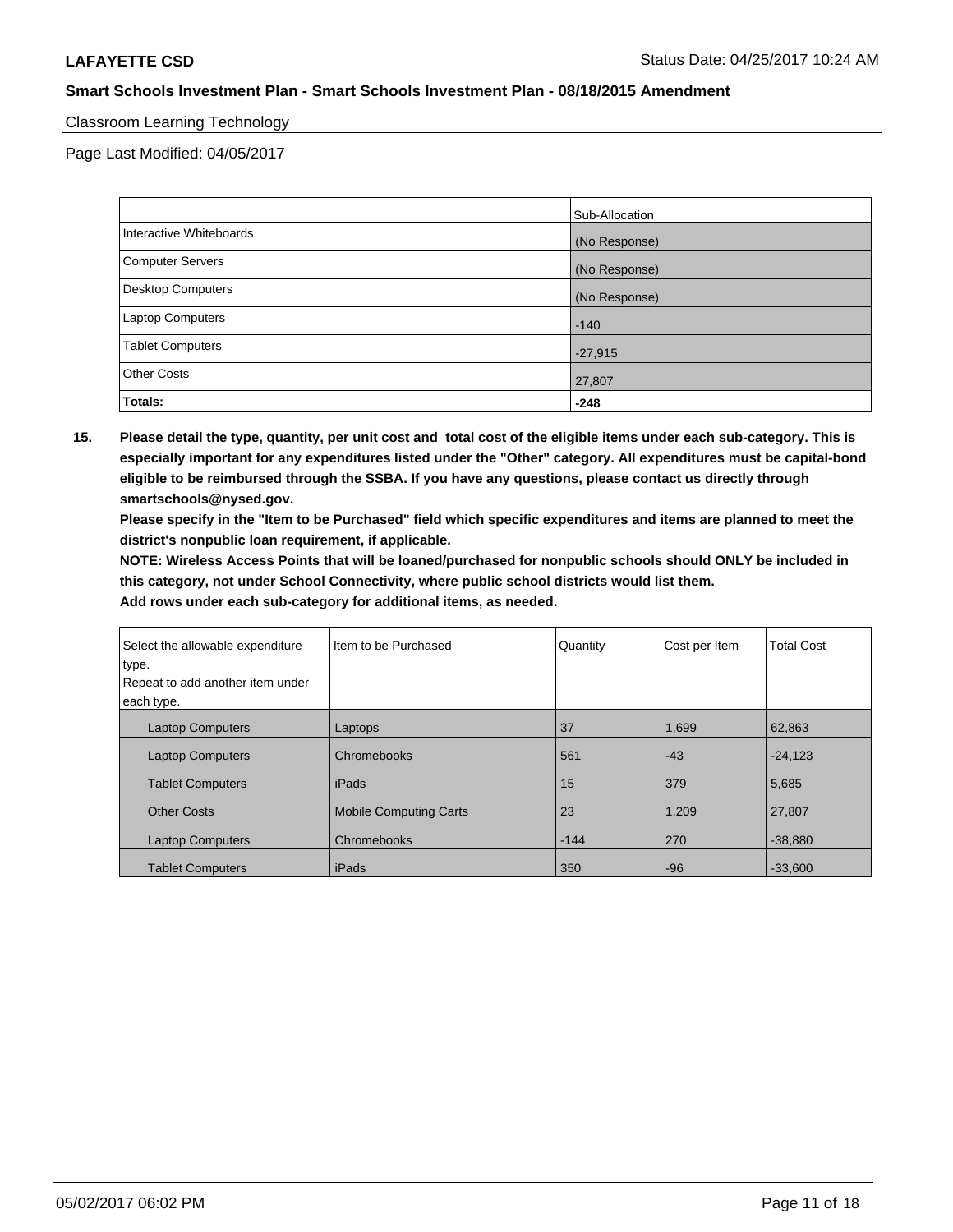#### Pre-Kindergarten Classrooms

Page Last Modified: 03/28/2017

#### **Group 1**

**1. Provide information regarding how and where the district is currently serving pre-kindergarten students and justify the need for additional space with enrollment projections over 3 years.**

(No Response)

- **2. Describe the district's plan to construct, enhance or modernize education facilities to accommodate prekindergarten programs. Such plans must include:**
	- **Specific descriptions of what the district intends to do to each space;**
	- **An affirmation that pre-kindergarten classrooms will contain a minimum of 900 square feet per classroom;**
	- **The number of classrooms involved;**
	- **The approximate construction costs per classroom; and**
	- **Confirmation that the space is district-owned or has a long-term lease that exceeds the probable useful life of the improvements.**

(No Response)

**3. Smart Schools Bond Act funds may only be used for capital construction costs. Describe the type and amount of additional funds that will be required to support ineligible ongoing costs (e.g. instruction, supplies) associated with any additional pre-kindergarten classrooms that the district plans to add.**

(No Response)

**4. All plans and specifications for the erection, repair, enlargement or remodeling of school buildings in any public school district in the State must be reviewed and approved by the Commissioner. Districts that plan capital projects using their Smart Schools Bond Act funds will undergo a Preliminary Review Process by the Office of Facilities Planning.**

**Please indicate on a separate row each project number given to you by the Office of Facilities Planning.**

| Project Number |  |
|----------------|--|
| (No Response)  |  |

**5. If you have made an allocation for Pre-Kindergarten Classrooms, complete this table. Note that the calculated Total at the bottom of the table must equal the Total allocation for this category that you entered in the SSIP Overview overall budget.**

| Totals:                                  | 0              |
|------------------------------------------|----------------|
| Other Costs                              | (No Response)  |
| Enhance/Modernize Educational Facilities | (No Response)  |
| Construct Pre-K Classrooms               | (No Response)  |
|                                          | Sub-Allocation |

**6. Please detail the type, quantity, per unit cost and total cost of the eligible items under each sub-category. This is especially important for any expenditures listed under the "Other" category. All expenditures must be capital-bond eligible to be reimbursed through the SSBA. If you have any questions, please contact us directly through smartschools@nysed.gov.**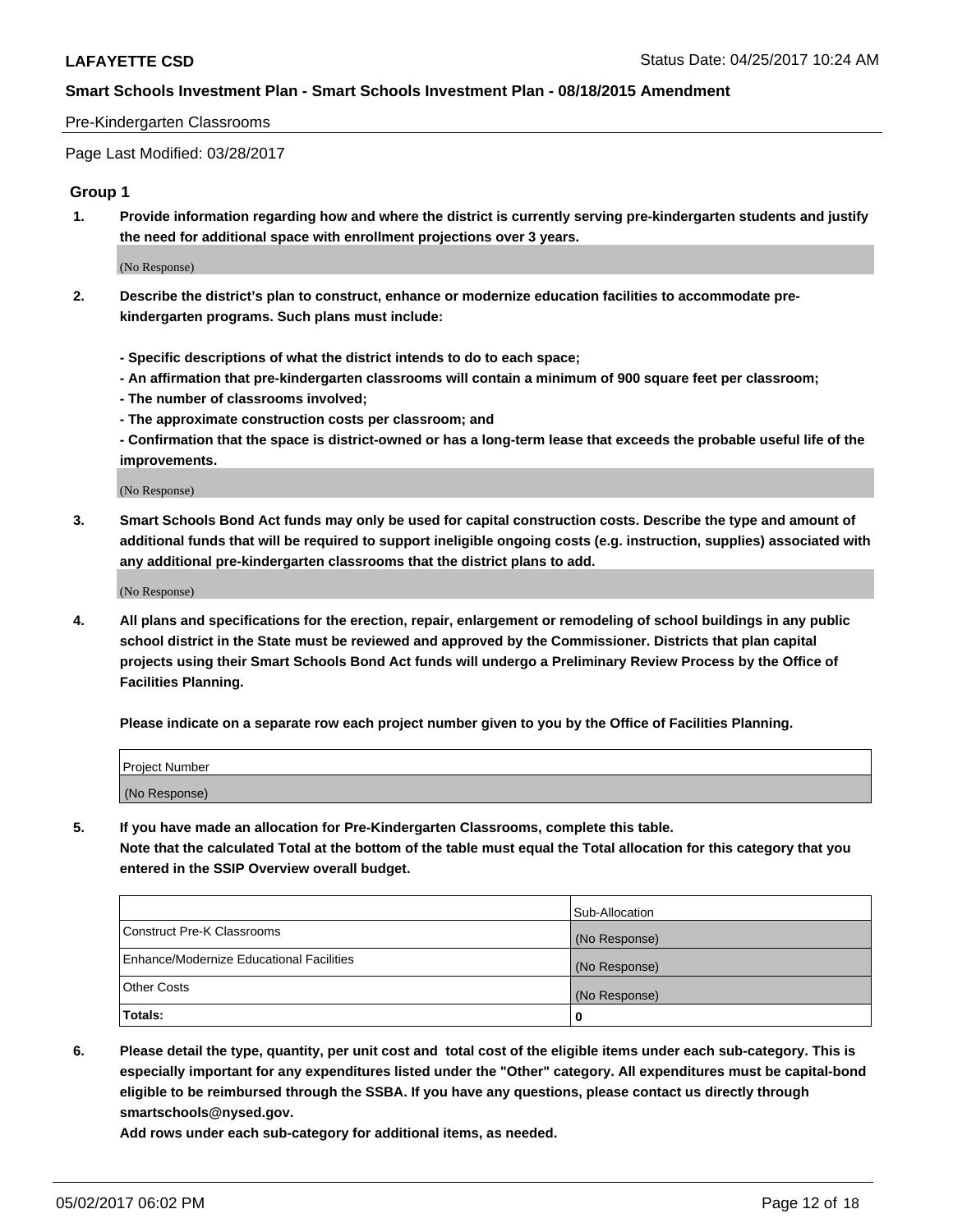# Pre-Kindergarten Classrooms

| Select the allowable expenditure | Item to be purchased | Quantity      | Cost per Item | <b>Total Cost</b> |
|----------------------------------|----------------------|---------------|---------------|-------------------|
| type.                            |                      |               |               |                   |
| Repeat to add another item under |                      |               |               |                   |
| each type.                       |                      |               |               |                   |
| (No Response)                    | (No Response)        | (No Response) | (No Response) | (No Response)     |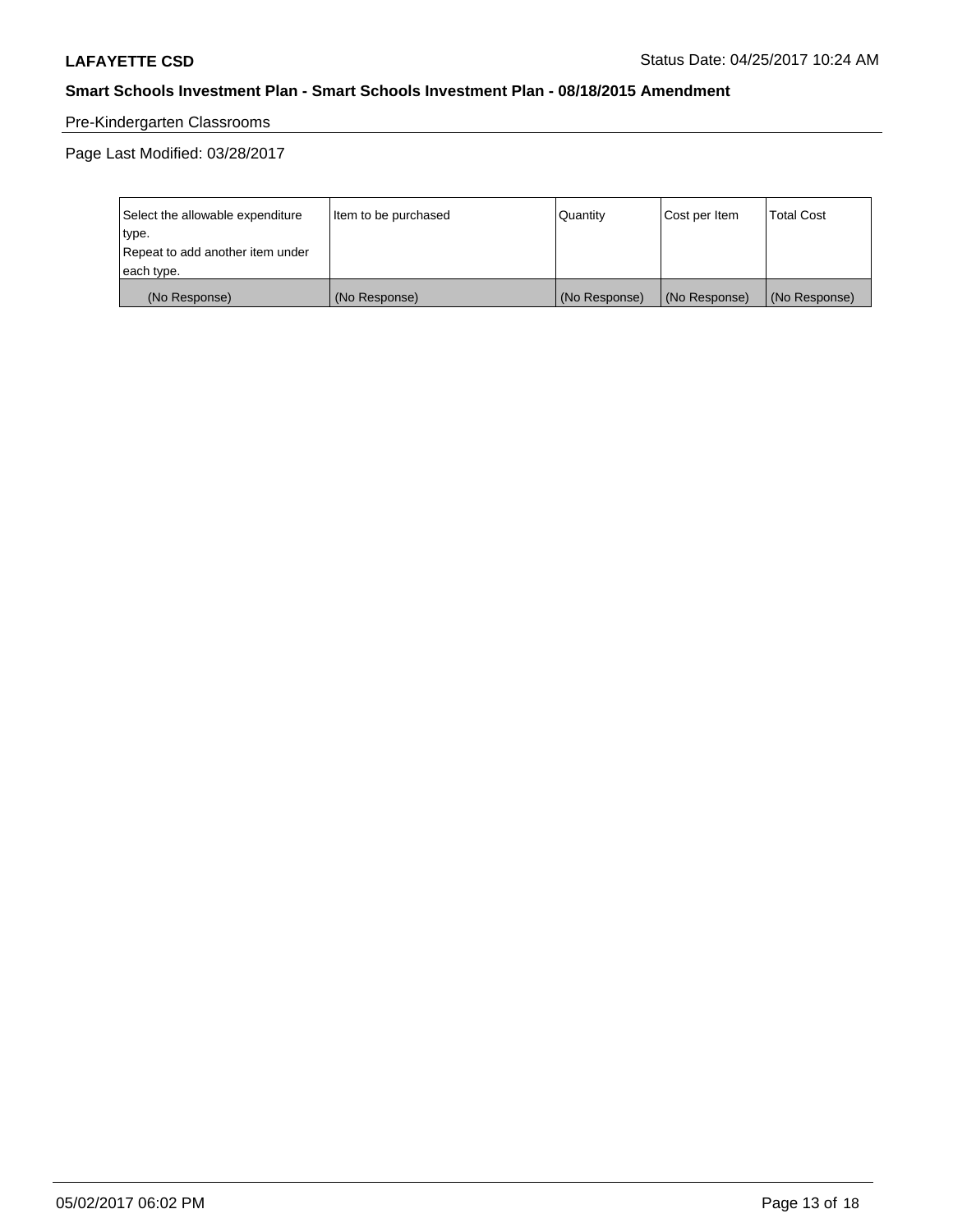Replace Transportable Classrooms

Page Last Modified: 03/28/2017

#### **Group 1**

**1. Describe the district's plan to construct, enhance or modernize education facilities to provide high-quality instructional space by replacing transportable classrooms.**

(No Response)

**2. All plans and specifications for the erection, repair, enlargement or remodeling of school buildings in any public school district in the State must be reviewed and approved by the Commissioner. Districts that plan capital projects using their Smart Schools Bond Act funds will undergo a Preliminary Review Process by the Office of Facilities Planning.**

**Please indicate on a separate row each project number given to you by the Office of Facilities Planning.**

| Project Number |  |
|----------------|--|
| (No Response)  |  |

**3. For large projects that seek to blend Smart Schools Bond Act dollars with other funds, please note that Smart Schools Bond Act funds can be allocated on a pro rata basis depending on the number of new classrooms built that directly replace transportable classroom units.**

**If a district seeks to blend Smart Schools Bond Act dollars with other funds describe below what other funds are being used and what portion of the money will be Smart Schools Bond Act funds.**

(No Response)

**4. If you have made an allocation for Replace Transportable Classrooms, complete this table. Note that the calculated Total at the bottom of the table must equal the Total allocation for this category that you entered in the SSIP Overview overall budget.**

|                                                | Sub-Allocation |
|------------------------------------------------|----------------|
| Construct New Instructional Space              | (No Response)  |
| Enhance/Modernize Existing Instructional Space | (No Response)  |
| Other Costs                                    | (No Response)  |
| Totals:                                        | $\Omega$       |

**5. Please detail the type, quantity, per unit cost and total cost of the eligible items under each sub-category. This is especially important for any expenditures listed under the "Other" category. All expenditures must be capital-bond eligible to be reimbursed through the SSBA. If you have any questions, please contact us directly through smartschools@nysed.gov.**

| Select the allowable expenditure | Item to be purchased | Quantity      | Cost per Item | <b>Total Cost</b> |
|----------------------------------|----------------------|---------------|---------------|-------------------|
| type.                            |                      |               |               |                   |
| Repeat to add another item under |                      |               |               |                   |
| each type.                       |                      |               |               |                   |
| (No Response)                    | (No Response)        | (No Response) | (No Response) | (No Response)     |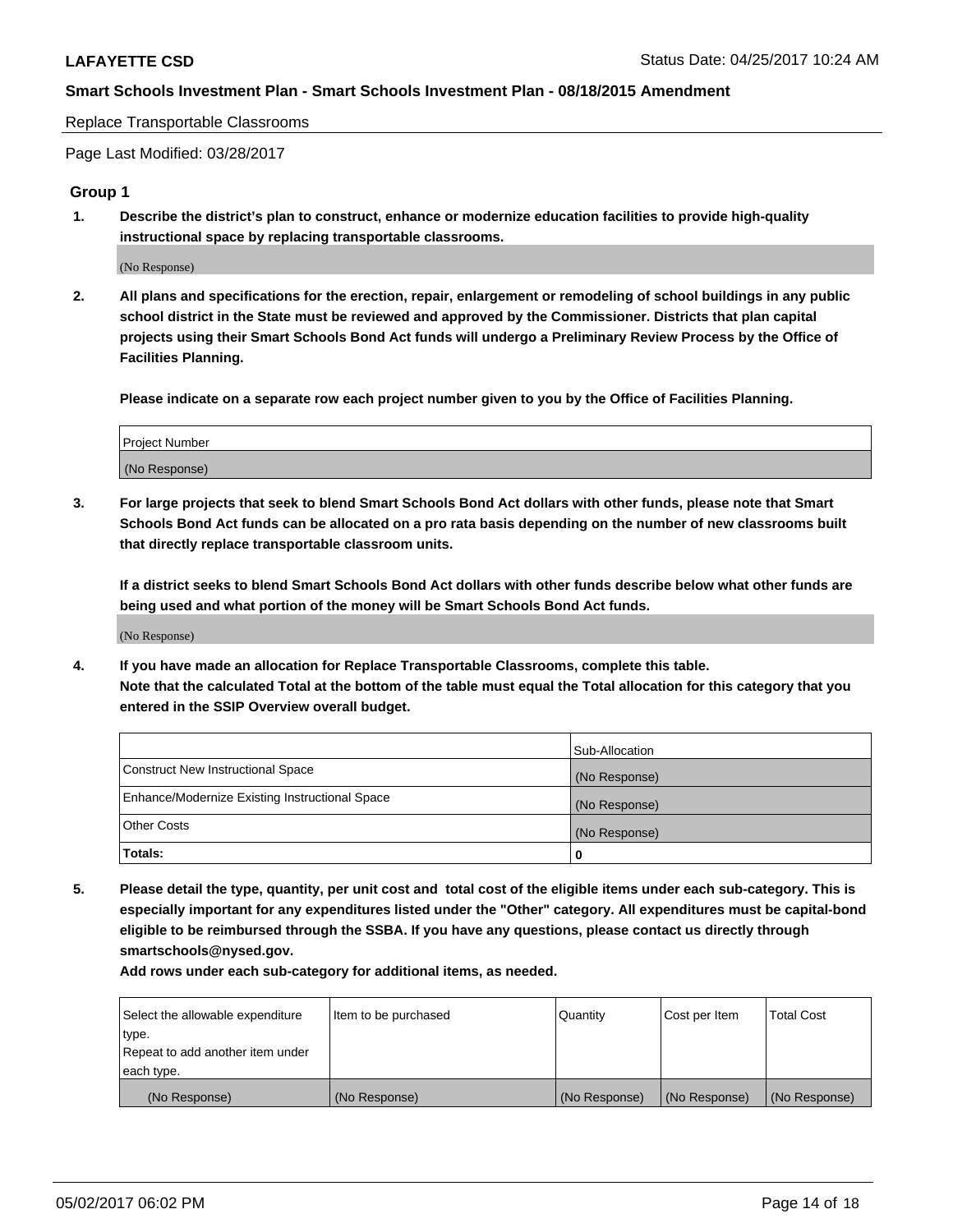### High-Tech Security Features

Page Last Modified: 03/28/2017

## **Group 1**

**1. Describe how you intend to use Smart Schools Bond Act funds to install high-tech security features in school buildings and on school campuses.**

(No Response)

**2. All plans and specifications for the erection, repair, enlargement or remodeling of school buildings in any public school district in the State must be reviewed and approved by the Commissioner. Districts that plan capital projects using their Smart Schools Bond Act funds will undergo a Preliminary Review Process by the Office of Facilities Planning.** 

**Please indicate on a separate row each project number given to you by the Office of Facilities Planning.**

| Project Number |  |
|----------------|--|
|                |  |
| (No Response)  |  |

- **3. Was your project deemed eligible for streamlined Review?**
	- Yes  $\hfill \square$  No
- **4. Include the name and license number of the architect or engineer of record.**

| Name          | l License Number |
|---------------|------------------|
| (No Response) | (No Response)    |

**5. If you have made an allocation for High-Tech Security Features, complete this table. Note that the calculated Total at the bottom of the table must equal the Total allocation for this category that you entered in the SSIP Overview overall budget.**

|                                                      | Sub-Allocation |
|------------------------------------------------------|----------------|
| Capital-Intensive Security Project (Standard Review) | (No Response)  |
| <b>Electronic Security System</b>                    | (No Response)  |
| <b>Entry Control System</b>                          | (No Response)  |
| Approved Door Hardening Project                      | (No Response)  |
| <b>Other Costs</b>                                   | (No Response)  |
| Totals:                                              | 0              |

**6. Please detail the type, quantity, per unit cost and total cost of the eligible items under each sub-category. This is especially important for any expenditures listed under the "Other" category. All expenditures must be capital-bond eligible to be reimbursed through the SSBA. If you have any questions, please contact us directly through smartschools@nysed.gov.**

| (No Response)                    | (No Response)        | (No Response) | (No Response) | (No Response)     |
|----------------------------------|----------------------|---------------|---------------|-------------------|
| each type.                       |                      |               |               |                   |
| Repeat to add another item under |                      |               |               |                   |
| type.                            |                      |               |               |                   |
| Select the allowable expenditure | Item to be purchased | Quantity      | Cost per Item | <b>Total Cost</b> |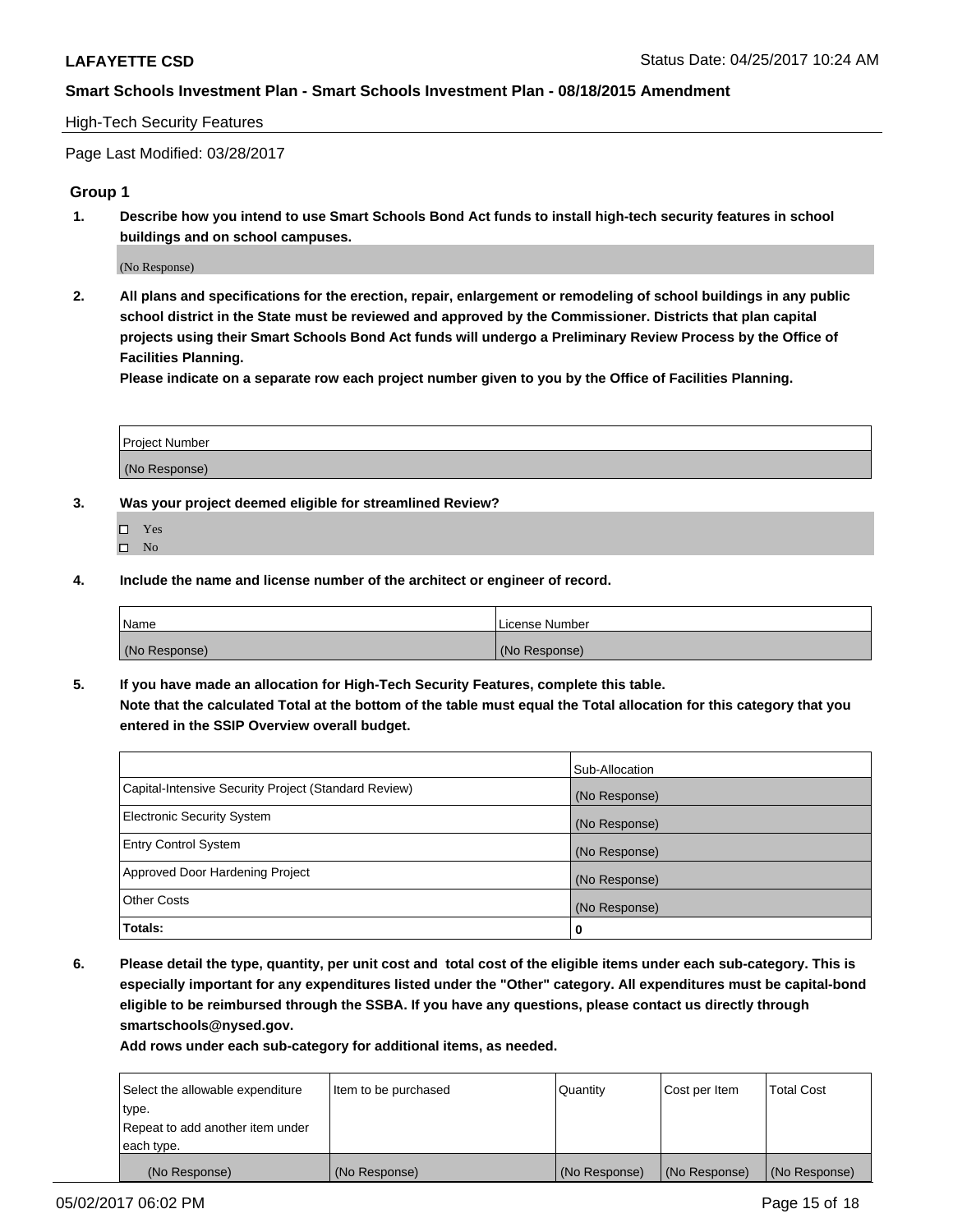# High-Tech Security Features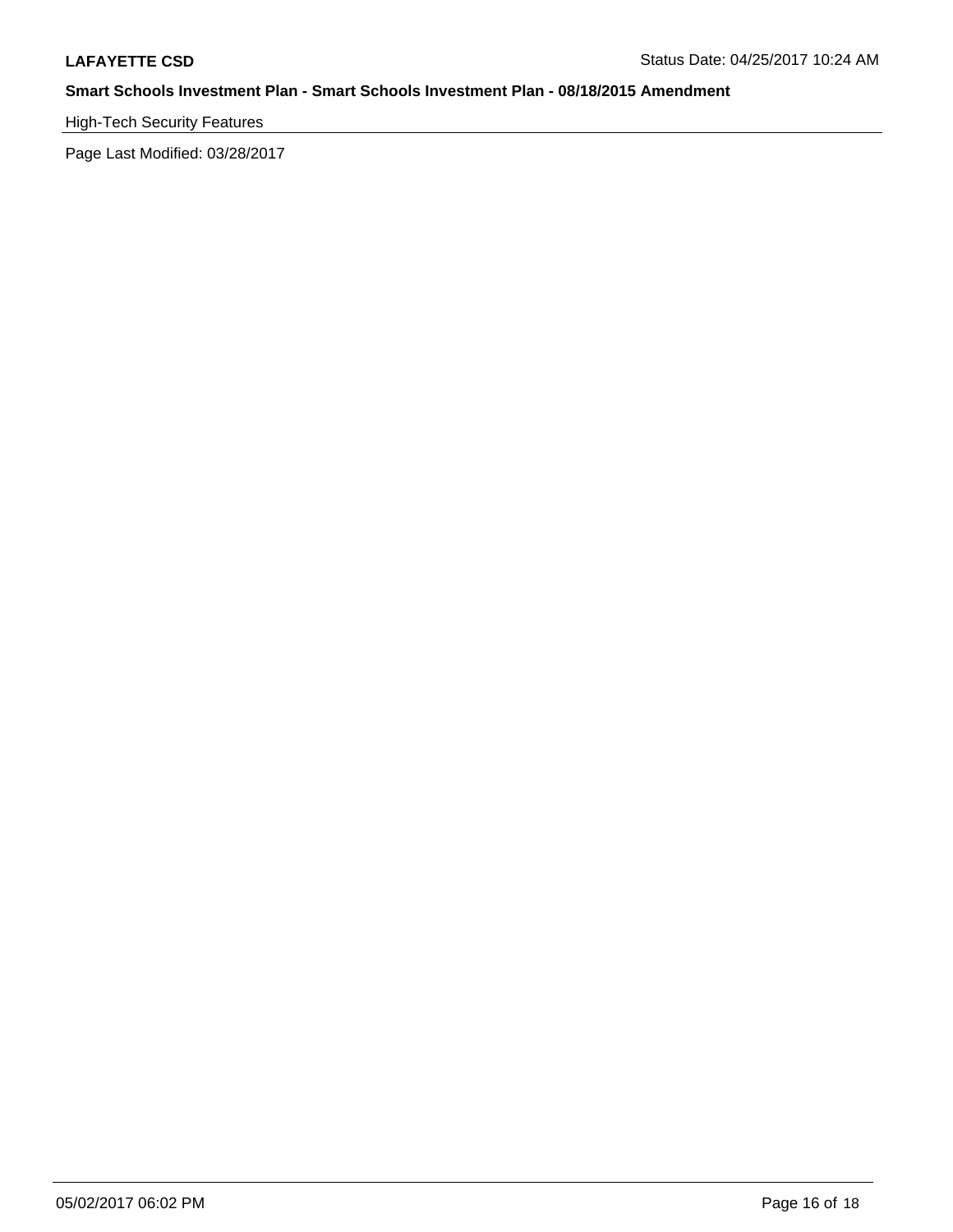Report